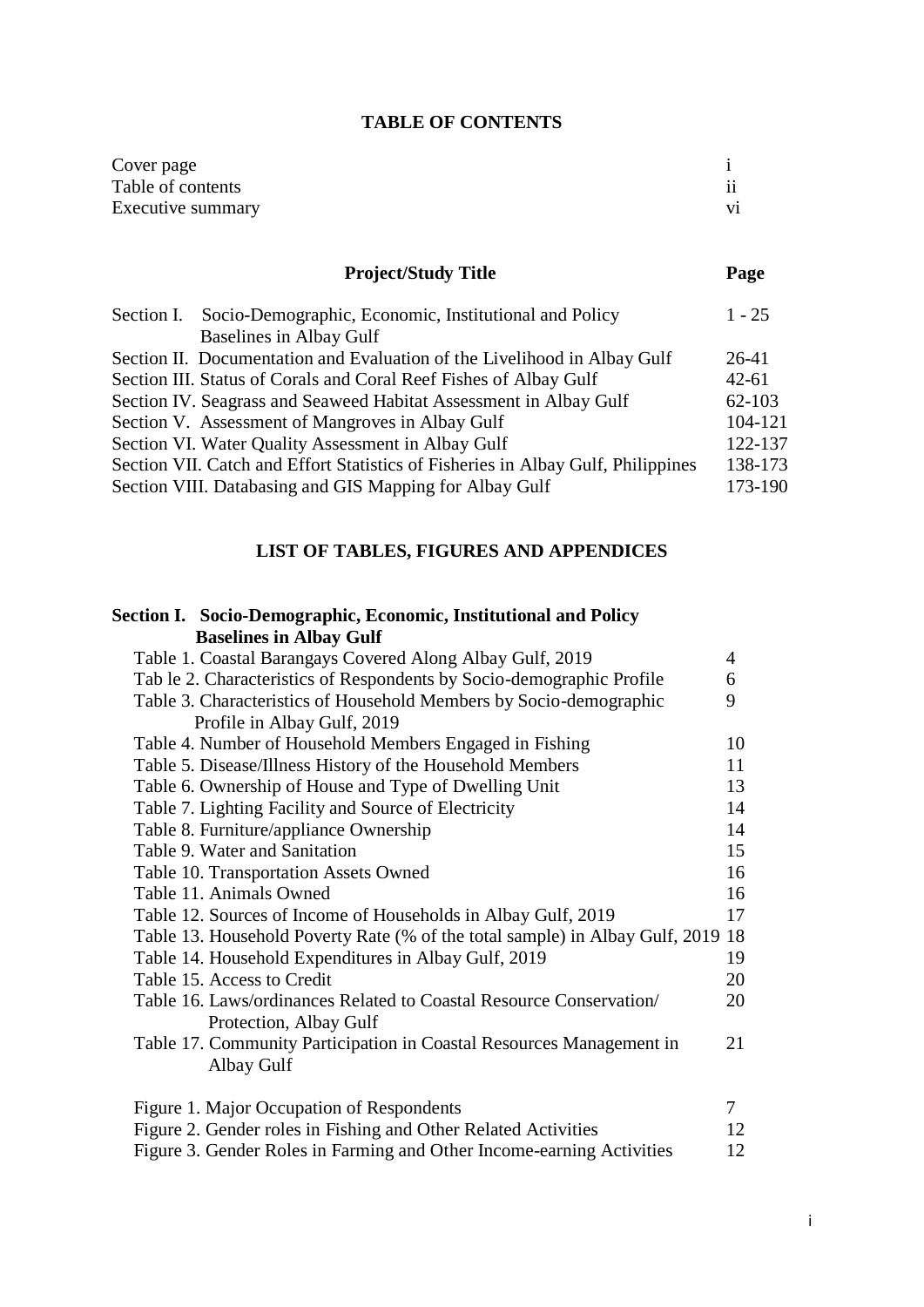# **Section II. Documentation and Evaluation of the Livelihood in Albay Gulf**

| Table 1. The Target Coastal Barangays in the Selected Municipalities        | 29 |
|-----------------------------------------------------------------------------|----|
| Surrounding Albay Gulf, 2019                                                |    |
| Table 2. Distribution of the Respondents Based on Occupation                | 30 |
| Table 3. Distribution of Respondents by Classification of Livelihood and by | 32 |
| Sex in Albay Gulf, 2019.                                                    |    |
| Table 4. Community Organized Livelihood Assistance Programs, 2019           | 34 |
| Table 5. Summary of the Livelihood Assistance Programs of Government        | 35 |
| and Non-Government Agencies, 2019                                           |    |
| Table 6. Alternative Livelihood and Assistance to the Respondents by        | 37 |
| Implementing Agency and Year of Implementation in Albay Gulf                |    |
|                                                                             |    |

# **Section III. Status of Corals and Coral Reef Fishes of Albay Gulf**

| Table 1. Coral Cover Condition                                                | 44 |
|-------------------------------------------------------------------------------|----|
| Table 2. Area of marine protected areas of Albay Gulf                         | 46 |
| Table 3. Percent Cover of Major Coral Lifeforms in Legazpi City               | 47 |
| Table 4. Percent Cover of Major Coral Lifeforms in Sto. Domingo               | 48 |
| Table 5. Percent Cover of Major Coral Lifeforms in Rapu-rapu, Albay           | 49 |
| Table 6. Percent Cover of Major Coral Lifeforms                               | 49 |
| Table 7. Percent Cover of Major Lifeforms in Bacon and Prieto Diaz            | 50 |
| Table 8. Biomass, Diversity and Abundance of Reef Fishes in Albay             | 51 |
| Table 9. Ecological indices of reef fishes of Albay Gulf                      | 52 |
|                                                                               |    |
| Figure 1. Albay Gulf and the Concentration of Coastal Habitats                | 46 |
| Figure 2. Underwater Shot of the Coral Rosary Bead of Santo Domingo,<br>Albay | 48 |
| Figure 3. Albay Gulf's Reef Fish Classification                               | 51 |
| Figure 4. Observable Disturbances                                             | 53 |
|                                                                               |    |
| Appendix A. Percent Cover of Coral Benthic Lifeforms of Legazpi City          | 57 |
| <b>Reef Systems</b>                                                           |    |
| Appendix B. Percent Cover of Coral Benthic Lifeforms of Sto. Domingo,         | 58 |
| Albay                                                                         |    |
| Appendix C. Percent Cover of Coral Benthic Lifeforms of Rapu-Rapu, Albay      | 59 |
| Appendix D. Percent Cover of Coral Benthic Lifeforms of Sto. Domingo,         | 60 |
| Albay                                                                         |    |
| Appendix E. Percent Cover of Coral Benthic Bacon District and Prieto          | 61 |
| Diaz, Sorsogon                                                                |    |

# **Section IV. Seagrass and Seaweed Habitat Assessment in Albay Gulf**

| Table 1. Sea Grass Meadows Coverage Percentage Category             | 65 |
|---------------------------------------------------------------------|----|
| Table 2. Criteria Used to Determine the Condition of Seagrass Beds  | 65 |
| Table 3. Habitat Status of Seagrass Bed in Municipalities Bordering | 69 |
| Albay Gulf                                                          |    |
| Table 4. Seagrasses and Seaweeds Cover (%) in Legazpi City          | 70 |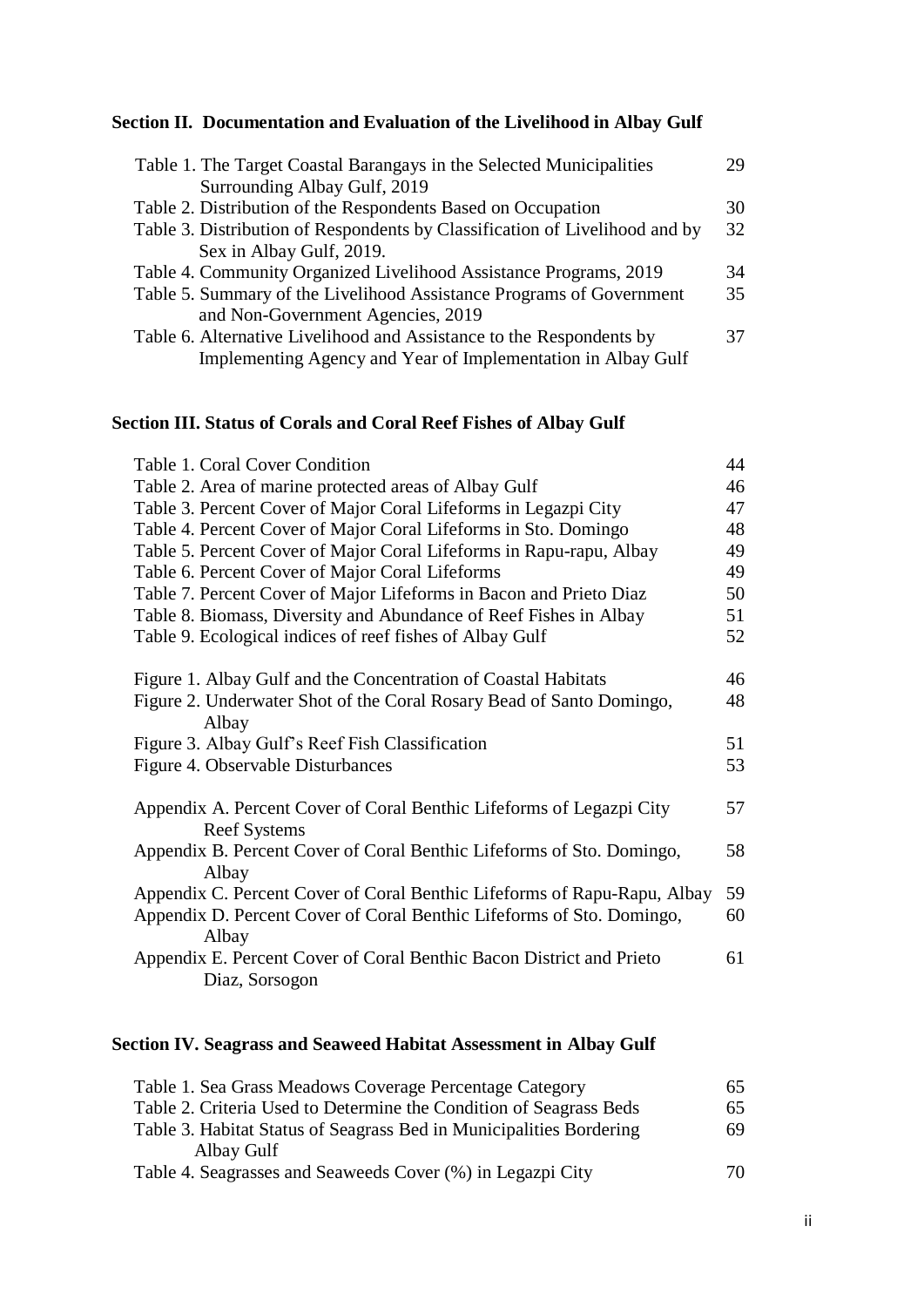| Table 5. Seagrasses and Seaweeds Cover (%) in Sto. Domingo, Albay                    | 71  |
|--------------------------------------------------------------------------------------|-----|
| Table 6. Seagrasses and Seaweeds Cover (%) in Manito, Albay                          | 72  |
| Table 7. Seagrasses and Seaweeds Cover (%) in Rapu-Rapu, Albay                       | 73  |
| Table 8. Seagrasses and Seaweeds Cover (%) in Prieto Diaz, Sorsogon                  | 74  |
| Table 9. Seagrasses and Seaweeds Cover (%) in Bacon District, Sorsogon               | 75  |
| Table 10. Seagrasses and Seaweeds Biomass $(g/m2)$ in Legazpi City                   | 76  |
| Table 11. Seagrasses and Seaweeds Biomass $(g/m^2)$ in Sto. Domingo, Albay           | 76  |
| Table 12. Seagrasses and Seaweeds Biomass $(g/m2)$ in Manito, Albay                  | 77  |
| Table 13. Seagrasses and Seaweeds Biomass $(g/m2)$ in Rapu-Rapu, Albay               | 78  |
| Table 14. Seagrasses and Seaweeds Biomass $(g/m2)$ in Prieto Diaz, Sorsogon          | 79  |
| Table 15. Seagrasses and Seaweeds Biomass (g/m <sup>2</sup> ) in Bacon District,     | 79  |
| Sorsogon                                                                             |     |
| Figure 1. Number of Seagrasses Per Station in the Municipalities of                  | 67  |
| Albay Gulf                                                                           |     |
| Figure 2. Number of Seaweeds Per Station in the Municipalities of<br>Albay Gulf      | 68  |
|                                                                                      |     |
| Appendix A. Sampling Sites in Albay Gulf                                             | 86  |
| Appendix B. GPS Coordinates of Study Sites in Albay Gulf                             | 87  |
| Appendix C. Seagrass Species Found in Albay Gulf                                     | 88  |
| Appendix D. Seagrass Species Found in Albay Gulf                                     | 89  |
| Appendix E. Seagrass Bed in Barangay Diamante, Prieto Diaz                           | 90  |
| Appendix F. Seagrass Leaves Reddening                                                | 91  |
| Appendix G. Part of Sampling Area of Station 3 in Barangay Maslog,                   | 92  |
| Legazpi City                                                                         |     |
| Appendix H. Part of Sampling Area of Station 2 in Barangay Puro, Legazpi<br>City     | 93  |
| Appendix I. A Sample of Syringodium isoetifolium in its Reproductive Stage           | 94  |
| Appendix J. A Quadrat in Station 1 in Barangay Caracaran, Rapu-Rapu                  | 95  |
| Appendix K. Portion of the Quadrat in Station 1 in Barangay Diamante,<br>Prieto Diaz | 95  |
| Appendix L. Syringodium isoetifolium Washed Ashore in Barangay                       | 96  |
| Caricaran, Bacon District                                                            |     |
| Appendix M. Stations in Barangay Caricaran and Barangay Del Rosario,                 | 97  |
| <b>Bacon District</b>                                                                |     |
| Appendix N. Station 2 in Banao, Bacon District                                       | 98  |
| Appendix O. Enhalus acoroides Sample from Station 2 in Barangay Puro,                | 99  |
| Legazpi City                                                                         |     |
| Appendix P. Portion of Seagrass Bed in Barangay Rizal, Prieto Diaz                   | 100 |
| Appendix Q. Different Seagrass Beds in Bacon District                                | 100 |
| Appendix R. Habit of Seaweed Species Halicoryne sp. in Bacon District                | 101 |
| Appendix S. Some Associated Macroinvertebrates Noted in Albay Gulf                   | 102 |
| Appendix T. A Sea Hare and Eggs String Found in Station 2 of Prieto Diaz             | 103 |
| Appendix U. Portion of Sampling Site in Barangay Caracaran, Rapu-Rapu                | 103 |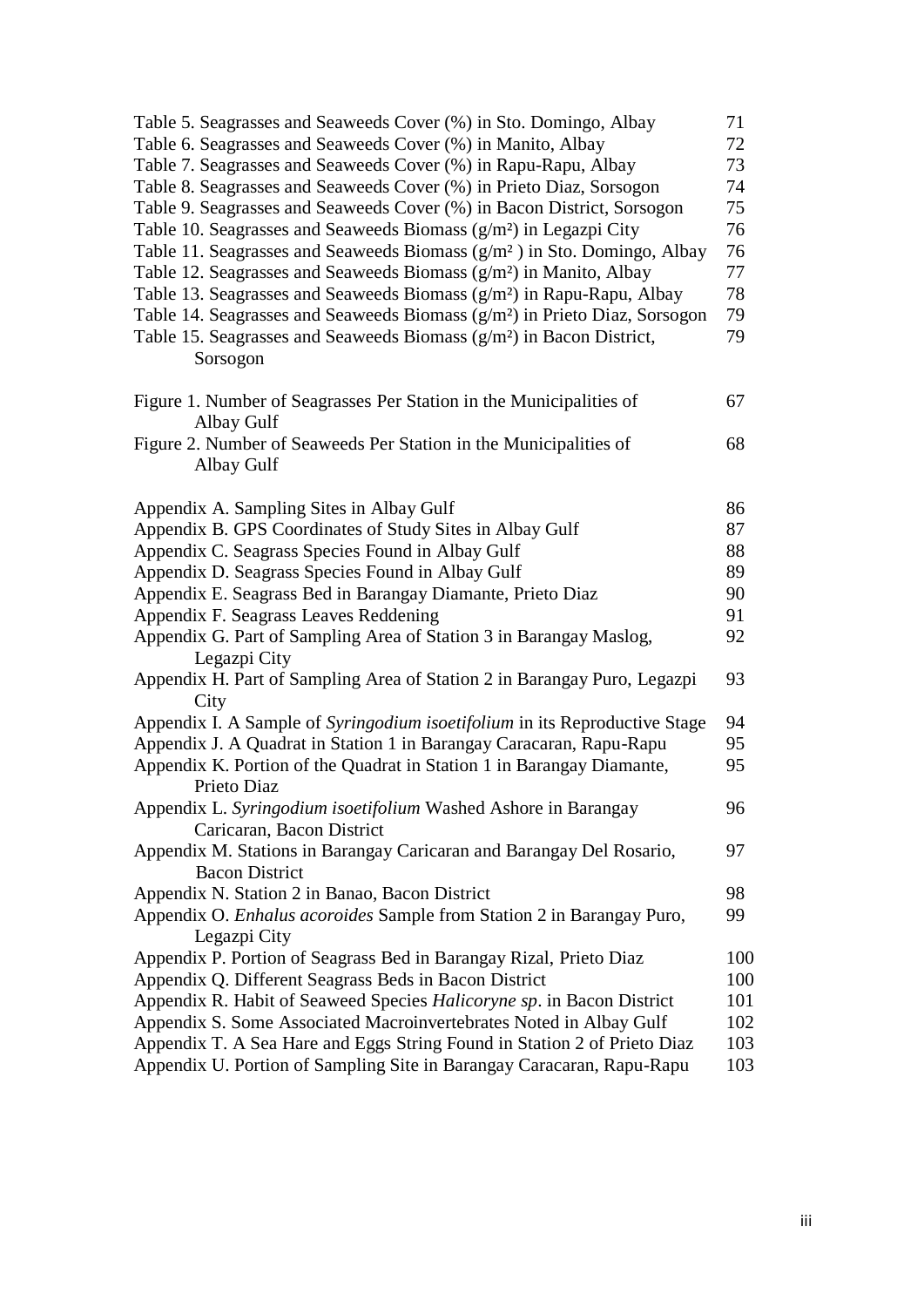# **Section V. Assessment of Mangroves in Albay Gulf**

| Table 1. Habitat Criteria Rating Chart for Mangroves                     | 106 |
|--------------------------------------------------------------------------|-----|
| Table 2. Location, Type and Status of Mangroves in Albay Gulf            | 109 |
| Table 3. True Mangroves and Associated Species Identified in Albay Gulf  | 110 |
| Table 3.1 Diversity Indices, Dominance and Evenness of Mangroves in      | 111 |
| Albay Gulf                                                               |     |
| Table 4. Community Structure of Mangroves in Poblacion and Batan,        | 112 |
| Rapu-Rapu, Albay                                                         |     |
| Table 5. Community Structure of Mangroves in Buhatan, Sto. Doingo, Albay | 113 |
| Table 6. Community Structure of Mangroves in Legazpi City                | 113 |
| Table 7. Community Structure of Mangroves in Manito, Albay               | 114 |
| Table 8. Community Structure of Mangroves in Bacon District Sorsogon     | 115 |
| Table 9. Community structure of Mangroves in Diamante, Prieto Diaz,      | 115 |
| Sorsogon                                                                 |     |
| Table 10. Community Structure of Mangroves in Talisayon, Sorsogon        | 116 |
| Table 11. Regenerative Capacity of Mangrove Communities in Albay Gulf    | 117 |
|                                                                          |     |

Appendix A. Observed Disturbances in the Mangrove Areas of Albay Gulf 120

# **Section VI. Water Quality Assessment in Albay Gulf**

| Table 1. Physico-Chemical Characteristics of Albay Gulf Water Quality | 125     |
|-----------------------------------------------------------------------|---------|
| <b>Stations</b>                                                       |         |
| Table 2. Nutrient Levels in Albay Gulf Water Quality Stations         | 128     |
| Table 3. Fecal Coliform Levels                                        | 130     |
|                                                                       |         |
| Figure 1. Water Quality Stations in Albay Gulf                        | 123     |
| Figure 2. Temperature and Salinity                                    | 125     |
| Figure 3. Total Suspended Solids                                      | 126     |
| Figure 4. pH and Dissolved Oxygen Levels at Albay Gulf                | 127     |
|                                                                       |         |
| Appendix A (Figures and Photo Documentations)                         | 134-136 |
|                                                                       |         |

# **Section VII. Catch and Effort Statistics of Fisheries in Albay Gulf, Philippines**

| Table 1. Types and Count of Fishing Gears                                                            | 140     |
|------------------------------------------------------------------------------------------------------|---------|
| Table 2. Production Contribution (MT) of Top Ten Fishing Gears in<br>Albay Gulf                      | 141     |
| Figure 1. Production (MT) Seasonality of Major Gear Classification in<br>Albay Gulf                  | 142     |
| Appendix A. Number of Gear Units per Fishing Gear Types Identified Per<br>Municipality in Albay Gulf | 145-152 |
| Appendix B. Total Fishing Trips (Efforts) Per Municipality in Albay Gulf                             | 153     |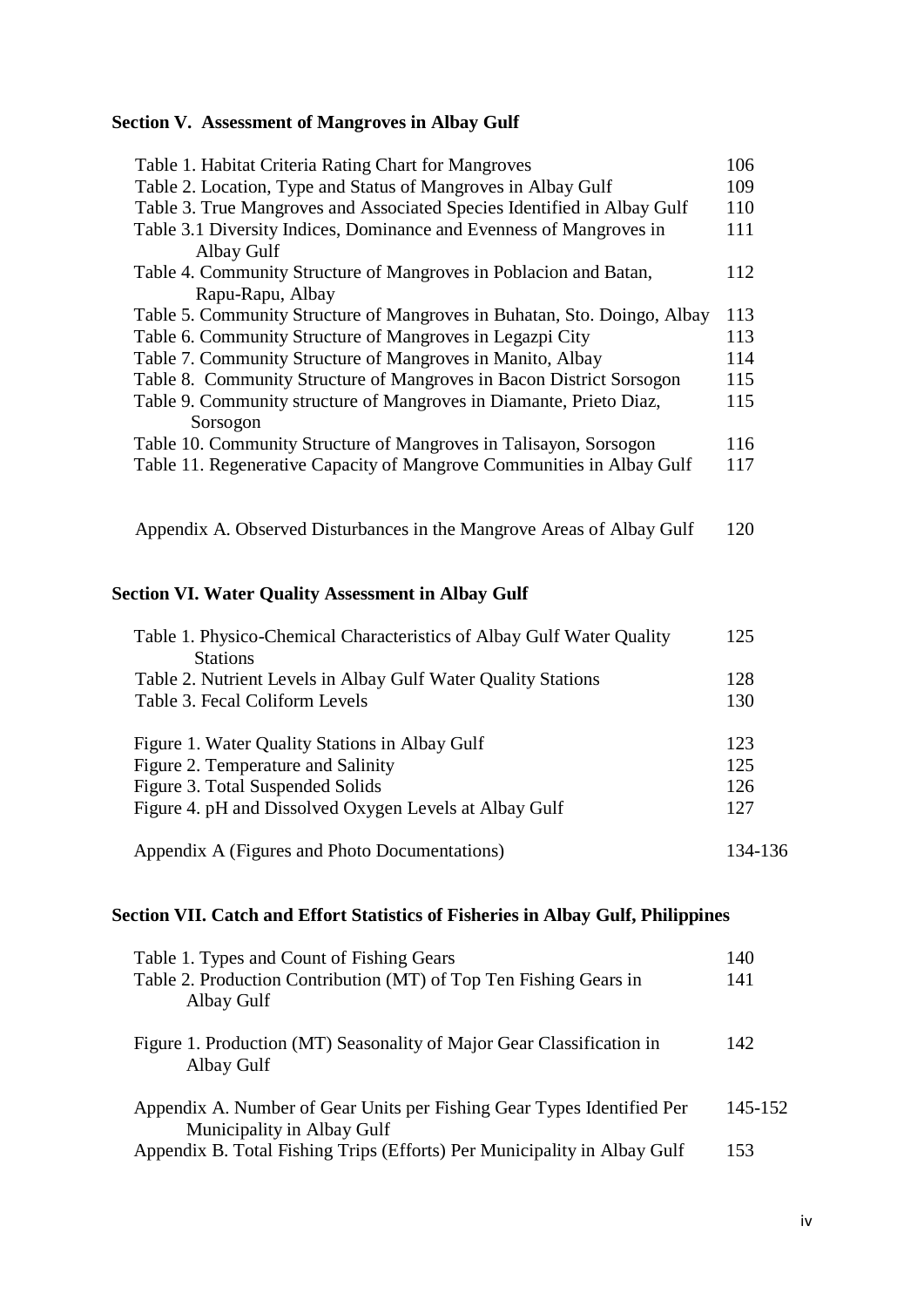| Appendix C. Monthly Total Fishing Trips (Efforts) in Albay Gulf                           | 154-161 |
|-------------------------------------------------------------------------------------------|---------|
| Appendix D. Catch Rate of Fishing Gear Types Exploiting Albay Gulf                        | 162     |
| Appendix E. Fishery Production of Various Fishing Gear Types per                          | 163     |
| Municipality in Albay Gulf (MT)                                                           |         |
| Appendix F. Fishery Production Seasonality of Various Fishing Gears in<br>Albay Gulf (MT) | 164-171 |
|                                                                                           |         |

# **Section VIII. Databasing and GIS Mapping for Albay Gulf**

| Table 1. Results of Branch Testing with Test Cases                                | 186 |
|-----------------------------------------------------------------------------------|-----|
| Table 2. Results of Statement Testing with Test Cases                             | 186 |
| Table 3. Results of Black Box Testing                                             | 186 |
| Figure 1. System Architecture of the System                                       | 174 |
| Figure 2. User Login Window                                                       | 175 |
| Figure 3. Interface Showing the Socio-Cultural and Economic Assessment            | 176 |
| Figure 4. Interface Showing Field Inputs for Socio-Economic Assessment            | 177 |
| Figure 5. Insert Interface for Fish Species Richness of Key Reef Systems          | 177 |
| Figure 6. Interface for Coral Assessment Insert Records                           | 178 |
| Figure 7. Interface Showing the Details of Selected Target Site                   | 179 |
| Figure 8. Mangrove Insert Record Interface                                        | 179 |
| Figure 9. Interface Showing the Information of Mangrove Per Location              | 180 |
| Figure 10. Seaweed/Seagrass Interface                                             | 180 |
| Figure 11. Update Interface for Seaweed and Seagrass                              | 181 |
| Figure 12. Sample Frequency of Seaweed and Sea Grass Species Richness             | 182 |
| in Albay Gulf                                                                     |     |
| Figure 13. Interface for Adding Water Quality Assessment Report                   | 183 |
| Figure 14. Update Interface for Water Quality                                     | 183 |
| Figure 15. Graph Showing the Total Mean of Albay Gulf Water Quality<br>Assessment | 184 |
| Figure 16. Interface for Adding Capture Fisheries Resource Assessment<br>Report   | 184 |
| Figure 17. Catch Rate of Capture Fisheries in Albay Gulf                          | 185 |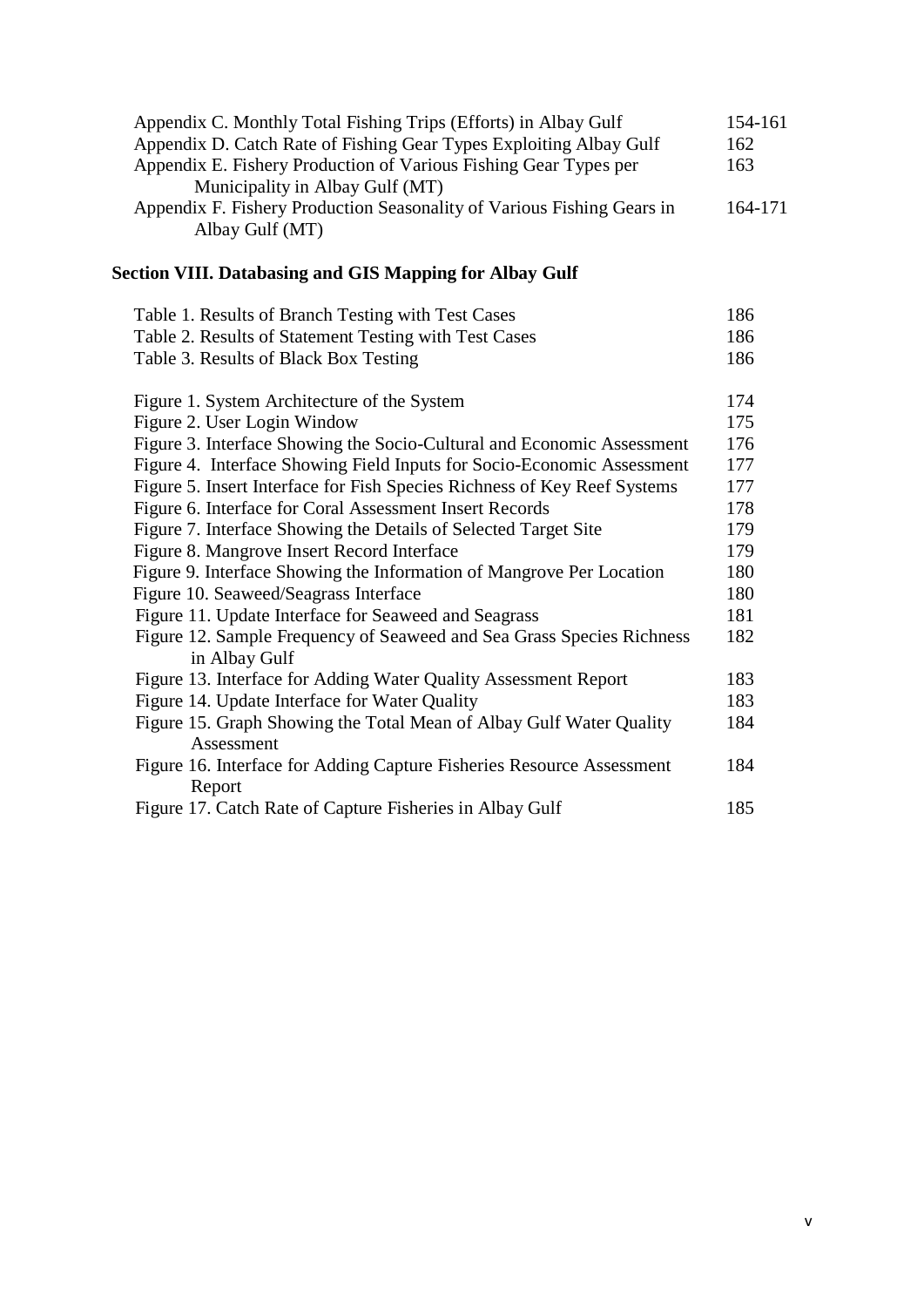### **RAPID PARTICIPATORY RESOURCE AND SOCIO-ECONOMIC ASSESSMENT OF ALBAY GULF**

#### **Executive Summary**

Farming and fishing although serving as the country's lifeline in assuring food security are the top sectors with alarming poverty incidence. Studies attribute this to big family size and low educational level among farmers and fishers. A large proportion of Bicolanos are directly or indirectly involved in the fishing industry where the majority are small-scale fishermen. Depletion of fish stocks and the continuing deterioration of the state of coastal habitats have also been demonstrated to be the cause of dismal trend of economic status of fisherfolk families. To address these alarming trends, the Department of Agriculture's Bureau of Fisheries and Aquatic Resources (DA-BFAR) launched the Fisheries, Coastal Resources and Livelihood (FishCORAL) Project. This United Nations Fund for Agricultural Development (UN-IFAD)-funded project prioritized 11 target fishing grounds for the development goal of enabling coastal communities sustainably manage their fishery and coastal resources and generating livelihood benefits for fishing households. Consistent to the objectives of FishCORAL Project, the rapid Participatory Resource and Socio-Economic Assessment (PRSA) for Albay Gulf was implemented.

The objective of the PRSA specifically for Albay Gulf is to update the status of the aquatic ecology, habitats and capture fisheries of the fishing ground; come up with the status of its basic water quality; update the socio-cultural, economic and institutional/policy characteristics; and establish a working database for the PRSA data. The assessment was implemented in Albay Gulf covering the Provinces of Albay and Sorsogon. The research covered the local government units (LGUs) of Bacacay, Sto. Domingo, Rapu-Rapu, Manito and Legazpi City for Albay and the Bacon District of Sosogon City and Prieto Diaz for the province of Sorgoson. The assessment areas were divided into five major project components namely, (i) Socio-cultural, economic and institutional/policy assessment; (ii) Aquatic ecology and coastal habitat assessments; (iii) Water quality assessment; (iv) Capture fisheries resources assessment; and (v) Databasing and GIS mapping. Led by a Study Leader, each component took charge in the planning, field sampling, data collection, processing and the subsequent analysis to comply with the targeted output.

Albay Gulf has not been a beneficiary of comprehensive national fisheries management programs unlike its neighbouring fishing grounds. These are the Fishery Sector Program (FSP), the Fishery Resource Management Program (FRMP), and the Integrated Coastal Resource Management Program (ICRMP), which were responsible for the repeated comprehensive monitoring the nearby Lagonoy Gulf, Sorsogon Bay, San Miguel Bay and Ragay Gulf of Camarines Province and Asid Gulf of Masbate. In case of Albay gulf, some initiatives were noted but these are minimal, sporadic and could not suffice for a gulf-wide management to cover critical ecological habitats and other rich resources.

In 1997, the Tambuyog Development Center, a Non-Government Organization (NGO) and the then Bacon Local Government Unit have undertaken the monitoring of the status of the ecological habitats of certain sectors for marine protected area establishment. But still, technical information to guide future development and management initiatives were scant and elusive. In 2002, the Sustainable Management of Coastal Resources (SUMACOR) was implemented which resulted to the establishment of the Marine Protected Areas (MPAs) in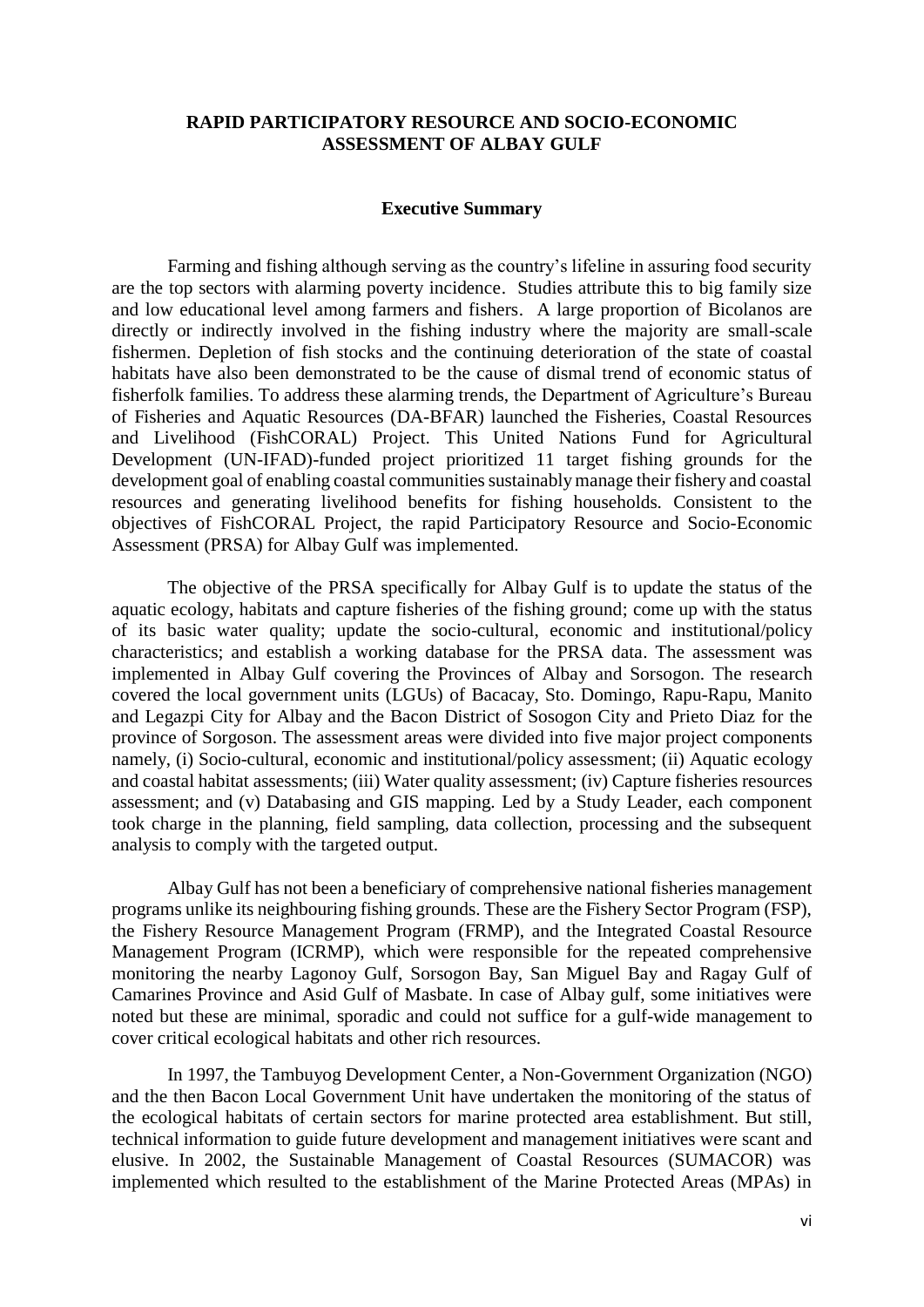Polique Bay of Legazpi City and Sto. Domingo, Albay. Another NGO, the Coastal Core in 2008 through its project on participatory community profiling and development planning for selected Barangays of Bacon District, captured concerns along fisheries productivity and sustainability. Bicol University and Sorsogon City LGU partnered in 2010 in a rapid resource and social assessment of the Bacon District. The Department of Environment and Natural Resources Region V (DENR-V), through its coastal resources management program had a productive partnership with Prieto Diaz in the early 1990s resulting in the establishment of its MPA.

The gulf-wide management intervention, emanating from a sound technical information is deemed urgent in the face of recent developments posing direct threat to the resilience of the rich but fragile resources of Albay Gulf. Worse is there are no available baselines to compare from, that is why the ecological impacts of any disturbance that may happen is hard to assess. This is alarming since many non-fishing uses have been emerging in the gulf which are potential to disrupt its ecological integrity. Poorly planned ecotourism projects have been one of these uses. To mention a few, the emergence of ecotourism projects integrating many land and sea-based activities to promote tourism, mining activities in both Batan and Rapu-Rapu Islands, the geothermal energy-harnessing project of Manito and Bacon areas, the emerging industries, and the growing port of Legazpi City are enough reasons to cast doubts to the productivity and carrying capacity of the gulf. Likewise, the increasing load of potential pollutants from ballooning households, the reported trend of overfishing and the continued denudation of the surrounding vegetation are adding burden to hundreds of families that are dependent to the bounty of the gulf.

The reports compiled in this PRSA offers the first gulf-wide comprehensive technical information in Albay Gulf. They are presented here per project component.

### **Project 1: Socio-Cultural, Economic and Institutional/Policy Assessment**

Specific for Albay Gulf, Project 1 was responsible in verifying the socio-cultural, economic and institutional/policy characterization covering the households in the gulf area. The research compiled the socio-demographic, economic, institutional, and policy baselines of households situated in coastal barangays along Albay Gulf. The data on the socio-demographic characteristics of respondents revealed that the sector clearly has an ageing labor force, while majority of the households were composed of young members. Literacy is not an issue in the gulf's fishing households, as in terms of educational attainment, there were members who were able to finish college and in rare cases, some were able to even pursue post baccalaureate degree. However, a large disparity can be observed in terms of the roles performed by male and female household members in fishing and farming activities as the sector is still gender biased. Although, the data suggests that female participation in economic activities can be increased through education and training. Access to safe drinking water, however, is yet to be solved as majority of households derive their drinking water from contamination-vulnerable sources such as groundwater and surface water.

Fishers seldom sell fish in the market, and if they do they receive the lowest price. It was not surprising that majority of the fishing households interviewed were low-income class and poor. Income from fishing was further found out to be insufficient to meet at least the basic food needs of each family member. Fishing households spend most of their income on food, electricity, and education and least on recreation and amortization. This means that households earn to meet at least their basic needs. Recreation, although necessary for welfare, is not a priority among fisherfolks.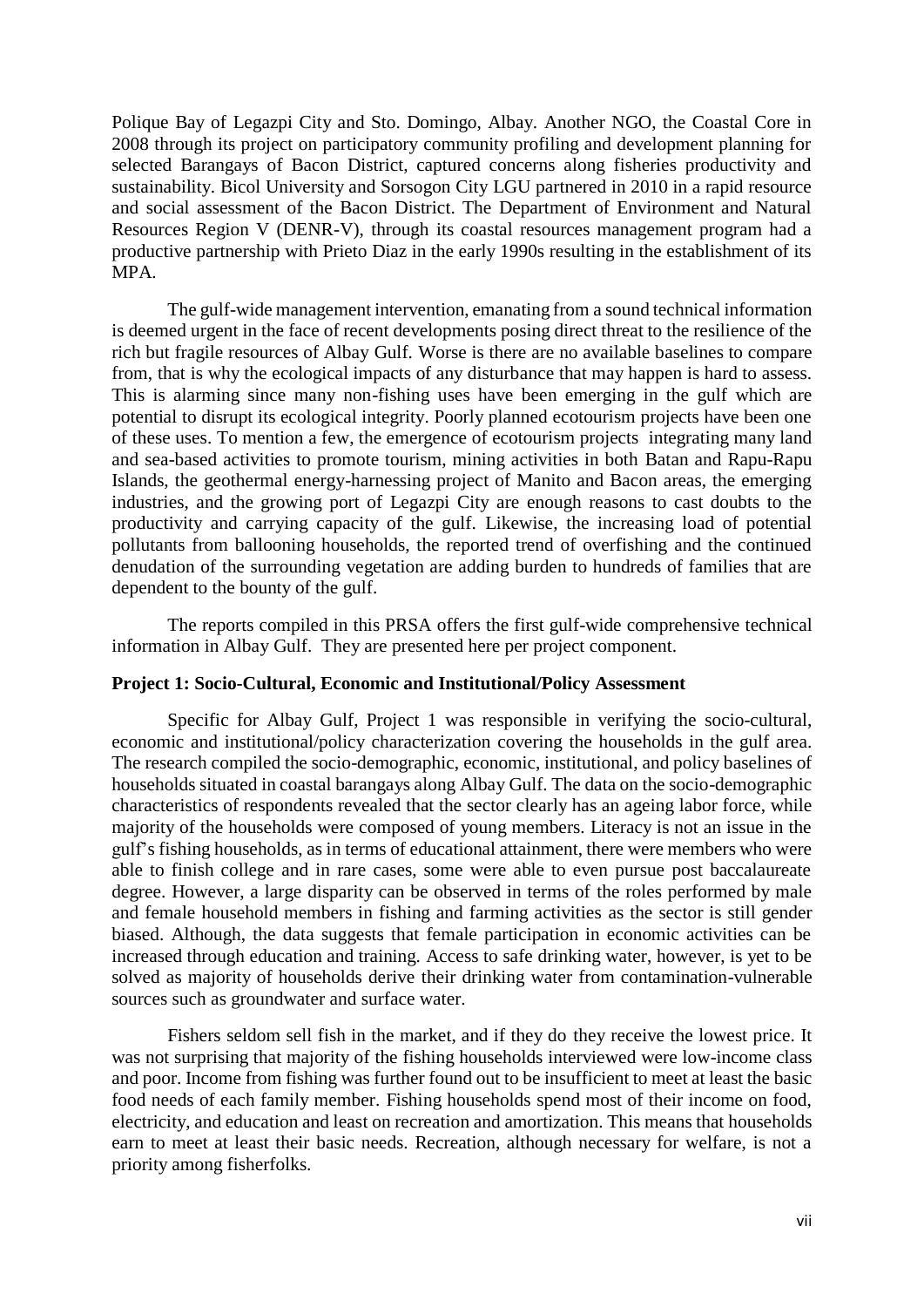The access to formal credit providers, among fishing households was less evident. Requirements set by lending institutions usually hinder them to access to capital. Results of which, impel members to borrow from relatives, neighbors, and friends. However, money borrowed from these non-institutional credit arrangements are only limited and can only be used to finance immediate needs such as food items and not as a working capital. Thus, opportunities for income generating activities and value adding are also hampered.

Public awareness of the existing coastal resources and management policies and ordinances are yet to be intensified as most of the households heavily depend on the resources found in Albay Gulf. If the residents lack the knowledge of proper management and sustainable use of coastal resources, time will come that marine ecosystem will be incapable of sustaining the food needs of the population. On top of public awareness, community participation was also low. Because of this gap, more effort needs to be done to achieve the intended ends of regulating the fisheries through coastal resource management.

In terms of livelihood in the coastal communities, most of the full-time fishers are male members of the household. This is followed by respondents who are fishers when there is abundant supply in fish while working as construction/carpenter/laborer during lean fishing months. The livelihood that fishermen usually engage in are fish capture, processing/drying of fish, mending of nets and other gears, gleaning, mari-culture, aquasilvi culture, seaweed farming, lobster culturing and bagoong production. Crop and animal production, and other income generating activities such as small-scale business, handicrafts, marine-based income generating projects (IGP), and pay for work engagement are some of the none fishing-related activities. All of which are dominated by men.

Both government and non-government agencies aid to develop the livelihood of the residents either to increase and improve the fishing capacity of the residents or provide additional livelihood opportunities to them, like the Bureau of Fisheries and Aquatic Resources, Department of Labor and Employment, Local Government Unit, and Sunwest Corporation. The livelihood assistance provided includes the provision of fishing gears, boat making, boat releasing, training on *paitlogan, negosyo,* ice making, *tilapiahan, bigasan*, fishpond, lapu-lapu fish caging, recycling of materials, fish processing, *pagbibigay ng hikot, paggawa ng pangke, gulayon,* mangrove plantation, sandal making, rice retailing and fishpond project. When evaluated based on effectiveness, the fishing livelihood assistance of the BFAR was considered as very effective, that includes the *paitlogan,* giving of fish net and *hikut-hikot* and boat making. Found to be moderately effective were the *negosyo* and boat releasing. Effective were the ice making program, provision of *banwit, tansi* and nylon; Ineffective was the *tilapiahan;* and, very ineffective was the *bigasan,* and fishpond. Other livelihood assistance from by other agencies, which were evaluated as very effective were the giving of nets, lapulapu fish cage, recyclable materials, and assistance in making pangke; moderately effective was the giving of boats; effective was sandal making; and very ineffective were the *palaisdaan*  and fish processing.

### **Project 2: Assessment of Aquatic Ecology and the Conditions of Ecological Habitats**

Project 2 includes the assessment of coastal habitats such as coral reefs, seagrass and seaweed beds and mangroves. Tools employed for coral reef assessment was the line intercept transect (LIT) method, while the fish visual census (FVC) was used to characterize the associated reef fish species. The line quadrat method (LQM) was used to assess seagrass and seaweeds and the line plot (LP) method was employed for mangroves. All these methodologies are outlined by English, et al (1997).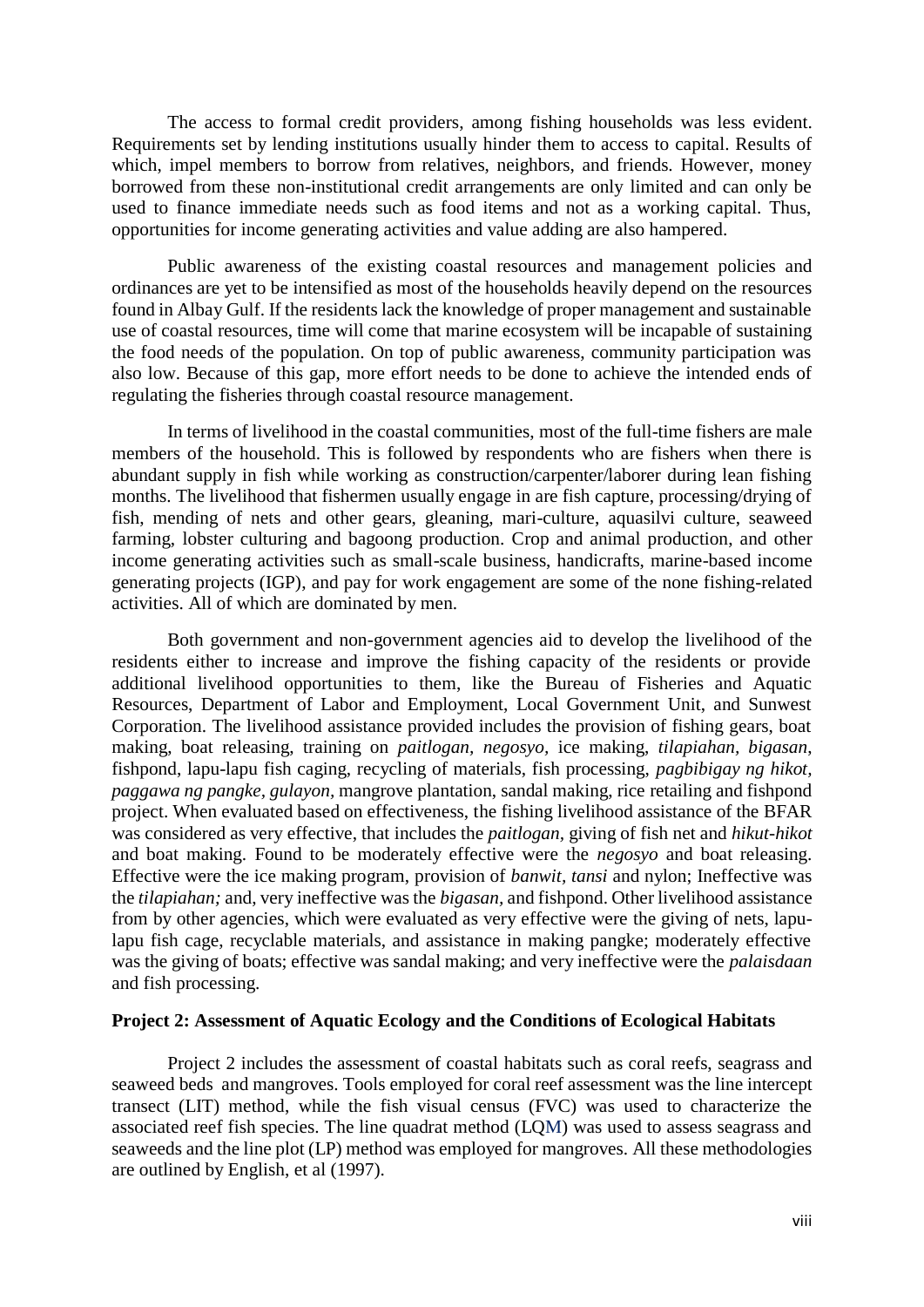### *Status of Corals and Coral Reef Fishes of Albay Gulf*

The assessment was the first ever comprehensive assessment of coral reefs (2.22% of the entire gulf area) and the associate reef fishes in Albay Gulf. Bulk of these reef systems were inside MPAs while non-MPA reefs were also assessed in Legazpi City and Rapu-Rapu, Albay for comparison purposes. These MPAs offer protection to just 0.88% of the entire coastal water of the gulf. No coral reef for Bacacay was assessed as the MPA of this municipality is located on the other side (Lagonoy Gulf). The reef systems in the gulf were generally found to be in different state of health, mostly in fair condition while some are in poor and good conditions. From the stations surveyed in Legazpi and Rapu-Rapu, non-MPA reefs are interestingly in better condition than those reefs inside the MPA. The inferior coral condition inside MPAs may not necessarily be reflective of inadequacy of management. Natural disturbances to MPA sites such as storms and massive siltation due to its proximity to rivers, and the intense fishing activity expended to the reefs prior to their protection may have contributed to this condition. Commonly observed in all reefs surveyed were macro algal growth over dead corals, which in effect will have some serious implication to coral recovery. The artificial reef installed in Sto. Domingo, Albay were already in bad state. The concrete dome-like "coral beads" were mostly buried in sand flat and colonized with macroalgae and some recruits of branching corals. Puffers, pomacentrids and scorpionfish were observed in these artificial reef modules.

A very variable diversity (15 to 43 species) in the reef fishes in at least 11 MPA and non-MPA reef areas were observed. Of the six MPA reef systems surveyed, Sto. Domingo MPA registered the biggest biomass of  $56.12 \text{ mt/km}^2$  followed by Bacon District with 41.04 mt/km<sup>2</sup> and Caracaran, Rapu-Rapu with 33.8 mt/km<sup>2</sup>. In terms of feeding habit, most of the fishes encountered are carnivores (61%). There seem to be an imbalance now as this group is significantly outnumbering those that are at the lower trophic level, such as herbivores and omnivores which represent 21 and 19% respectively. The very low count of herbivore fishes will directly connect to the significant elimination of grazers, which partly could have caused macro algal growth.

Crown of thorns were seen in all reef areas surveyed, but are more frequently encountered in the Legazpi, Bacon District and Manito reef systems. Ghost (abandoned) fishing gears such as entangled fish nets and bottom set long line are seen in all reef systems except in Prieto Diaz. Evidence of coral bleaching are seen in Sto. Domingo, Rapu-Rapu and Denson Reef of Legazpi City. Although some of them have recovered, some bleached coral recruits in Caracaran in Rapu-rapu and the shallow part of Maslog (in Legazpi) reef have failed to recover. The highlighted overgrowth of microalgae is also everywhere but more pronounced in Rapu-Rapu, Bacon District and Prieto Diaz.

### *Status of Seagrass and Seaweed Habitat in Albay Gulf*

The seagrass and seaweed beds assessment in Albay Gulf covered a total of six LGUs in the provinces of Albay and Sorsogon. There were nine stations surveyed in the different barangays of Legazpi City, Sto. Domingo, Manito and Rapu-Rapu, for Albay, while a total of five stations were visited in Prieto Diaz and Bacon District for Sorsogon. It was found out that Albay Gulf had 10 species in six genera of seagrasses. These were *Cymodocea rotundata*, *Cymodocea serrulata*, *Halodule pinifolia*, *Halodule uninervis,* and *Syringodium isoetifolium*  of family Cymodoceaceae and *Enhalus acoroides*, *Halophila ovalis*, *Halophila minor*, *Halophila decipiens*, and *Thalassia hemprichii* from family Hydrocharitaceae. Among the 36 seaweeds species, 11 genera were noted under Chlorophyceae, five from Phaeophyceae, and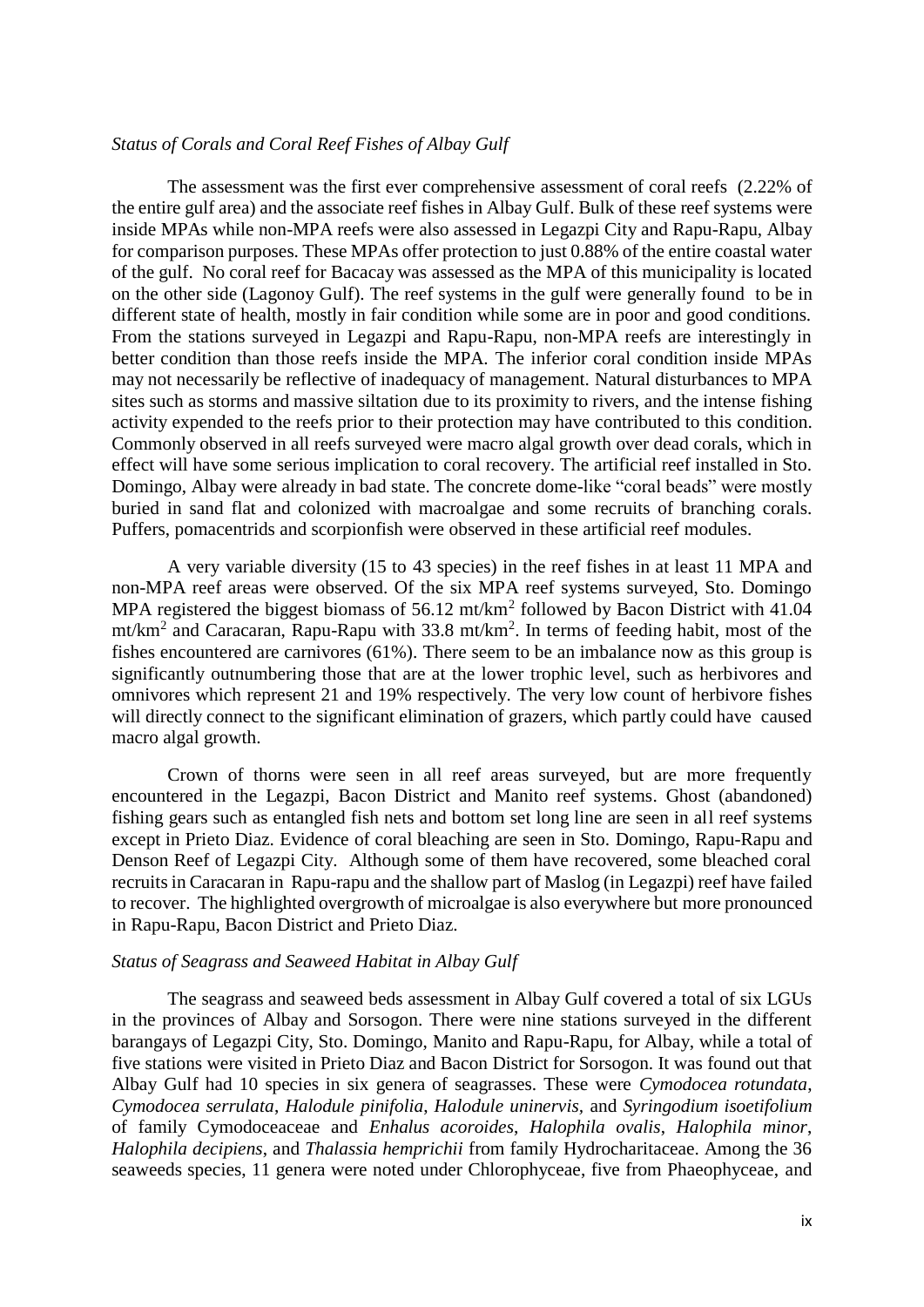seven belong to Rhodophyceae. Species richness vary in the municipalities bordering this gulf due to differences in the physical condition in the area such as substratum. *Thalassia hemprichii* was the most abundant seagrass found in Prieto Diaz among others followed by *Syringodium isoetifolium* in Bacon District and Sto. Domingo. *Cymodocea rotundata* dominated other seagrass species in Manito, while *Halodule uninervis* were abundant in Rapu-Rapu. *Enhalus acoroides* was found to have the least abundant but had high percentage cover in Legazpi. The seagrass and seaweed habitat condition in Sto. Domingo was excellent while those in Prieto Diaz, Manito, Bacon District were good. Legazpi and Rapu-Rapu areas had fair seagrass and seaweed bed conditions. *Enhalus acoroides* gained the highest biomass of 261.28g/m<sup>2</sup> measured in Manito. Parallel to its abundance, *Thalassia hemprichii* had the highest biomass in Prieto Diaz and *Syringodium isoetifolium* in Bacon District. *Acetabularia, Halicoryne, Halimeda, Neomeris, Padina,* and *Sargassum* were commonly found in most of the stations with *Halimeda* sp., *Sargassum* and *Padina* species comprising high biomass. Associated macroinvertebrates such as sponges, sea cucumbers, cowrie, sea urchins and starfishes were noted.

The seagrass and seaweed beds status was influenced generally by natural phenomena, like seagrass wasting decomposition and anthropogenic activities, which were aquaculture, fishing, recreational activities and other developments. Areas near human settlement and establishments were vulnerable to physical disturbance that may affect this kind of ecosystem.

### *Status of Mangroves in Albay Gulf*

Location of mangrove areas were determined by generating GIS images from Landsat data. The mangrove maps were then ground truthed by actual onsite inspection. Final sampling stations were then identified and determined for comprehensive assessment. The mangrove habitat condition was evaluated using the Habitat Criteria Rating Chart for Mangroves outlined in the Participatory Coastal Resource Assessment (PCRA) guideline. The assessment revealed that a total of 11 species were encountered belonging to six families of true mangrove species. This is comparably lower than the recorded 47 true mangrove species in the Philippines. The low species count can be due to rampant illegal cutting activities in the distant past and the rehabilitation initiatives that heavily relied on propagule-producing Rhizophora species. The latter practice in mangrove rehabilitation would disrupt the right zonation pattern, eliminate other species, and result in luxuriant growth of a low number of species. Five associated mangrove species were also encountered. The mangrove area in Talisayon (Prieto Diaz) and Bato, Bacon had the most number of encountered mangrove and associated species. Overall, the mangrove areas of Bacon and Diamante in Prieto Diaz were in excellent condition, while the one in Talisayon of Prieto Diaz, the stations in Manito, Legazpi, and Batan Island were in good condition. The mangroves of Poblacion in Rapu-Rapu were in fair state, while the one in Buhatan of Sto. Domingo was in poor state. Mangrove area development and conversion to varied economic uses, solid wastes, and improper rehabilitation practices have yielded these different states/condition of the habitat.

*R. apiculata* appeared as the most dense in many areas surveyed because it was chosen as the reforestation species. Bulk of mangrove stations surveyed were considered secondary, which means they were no longer old growth forests. Some areas had few mangrove species but with high percentage density of species occurrence because they truly dominated the entire stand with choices. Some of mangrove stations surveyed were natural stands with few human interventions. They were found in Bacon and Talisayon, both in the province of Sorsogon. Efforts to replant mangrove species were for rehabilitation, whose purpose was primarily to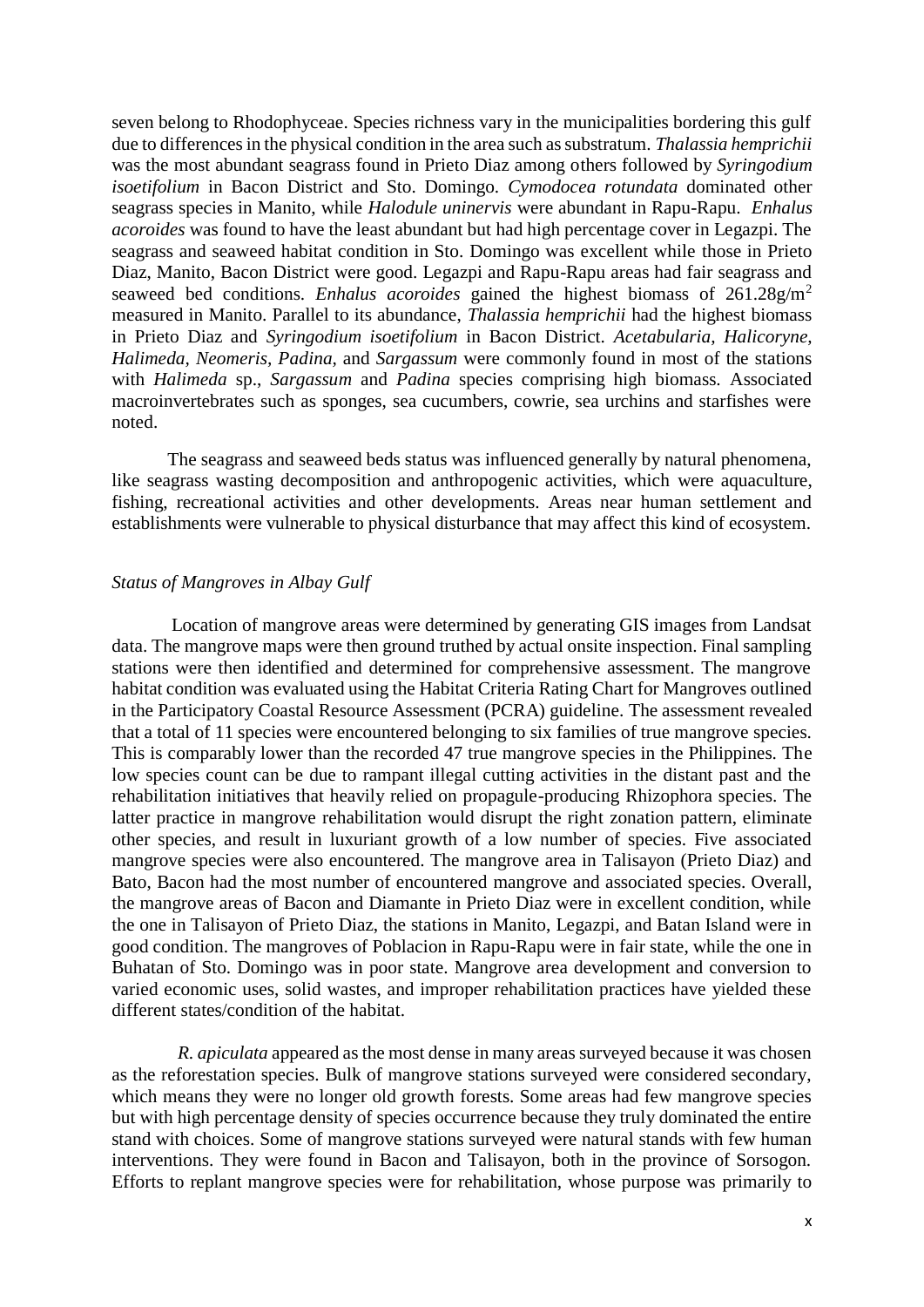increase the mangrove area but not to restore the original stand following the natural zonation pattern. The regeneration capacity of the mangrove areas varied significantly. Sorsogon mangroves have very high regenerative capacities based on the abundance of saplings and seedlings, exceeding 50% of counted tree stands. Batan mangroves also have high regenerative capacity, while the rest have poor capacities based on the same criteria.

### **Project 3: Water Quality Assessment**

There were 13 water quality stations identified in Albay Gulf, which were prioritized based on the locations of MPAs, aquaculture, mariculture, near discharge zones and areas with important geographical locations. In-situ parameters such as pH, dissolved oxygen (DO), total dissolved solids (TDS), temperature, salinity and conductivity were measured using Hannah multiparameter water quality meter, while water samples were collected from the identified water quality stations for nitrates, phosphate, total suspended solids and fecal coliform determinations.

The assessment revealed that the present temperature profile of Albay Gulf (28.11 to 29.09 $^{\circ}$ C) is within the range value ideal for coastal marine water of 26-30 $^{\circ}$ C as set by the DAO 2016-08. Salinity in all stations is considered high despite some are proximal to river discharge areas. There were no standards set for the allowable limits of salinity measurements required in DAO 2016-08. However, salinity values normally range from 34-36 psu. It can be noted that the measured salinity values among the stations in Albay gulf were within this range. Normal values were also observed DO levels in the gulf with a narrow range of 6.09-6.58 ppm. These values even surpassed the 6 ppm DO levels as set by the standard. This is an indication of good water condition to support essential survival of all aquatic organisms. Recorded values for TDS exhibited slight variations ranging from 22.62 - 23.77 ppt. There was no standard limit set for TDS in DAO 2016-08. However, a concentration of total dissolved solids that are too high or too low may limit the growth and may lead to death of many aquatic organisms. In terms of pH, it is almost similar in all stations which ranged from 8.10 to 8.25. This range is normal, in which ocean water is nearly alkaline because of numerous dissolved ions that most are alkaline in nature. All recorded values are within the standard allowable pH value for Class SB marine waters. Thus, an indication of good condition and buffering capacity of the gulf water. If the pH of water is too high or too low, the aquatic organism living within the area would be seriously affected. Apart from this effect, pH can also affect solubility and toxicity of chemicals and heavy metals present, if any, in water.

Nitrate levels in Albay gulf ranged from 11.6- 16.10 mg/L ppm, the highest of which was recorded in a station fronting Misibis and the lowest from near MPA in Manito. Comparing these obtained values with the standard limits set by DAO 2016-08, it can be deduced that majority of the identified water quality stations exceeded values for SB-type of coastal and marine water. Like dissolved oxygen, temperature and pH, the amount of nitrate concentrations in water is determined by both natural processes and human interventions. On the other hand, the phosphate levels measured along the water quality stations ranged from  $0.14 - 5.04$  mg/L (ppm). These values suggest strong variation among the stations with the station near opening of river in Puro as the highest (5.04 mg/L). Majority of the stations exceeded the phosphate concentration limits for class SB water which is 0.5 mg/l. Phosphorous generally gets into the water through urban and agricultural settings. It tends to attach to soil particles or simply dissolved form and move into surface water bodies from run-off. This excess phosphates in water, as can be observed from the values obtained for the water quality stations near opening of rivers in Puro, can affect water quality by excessive algae growth.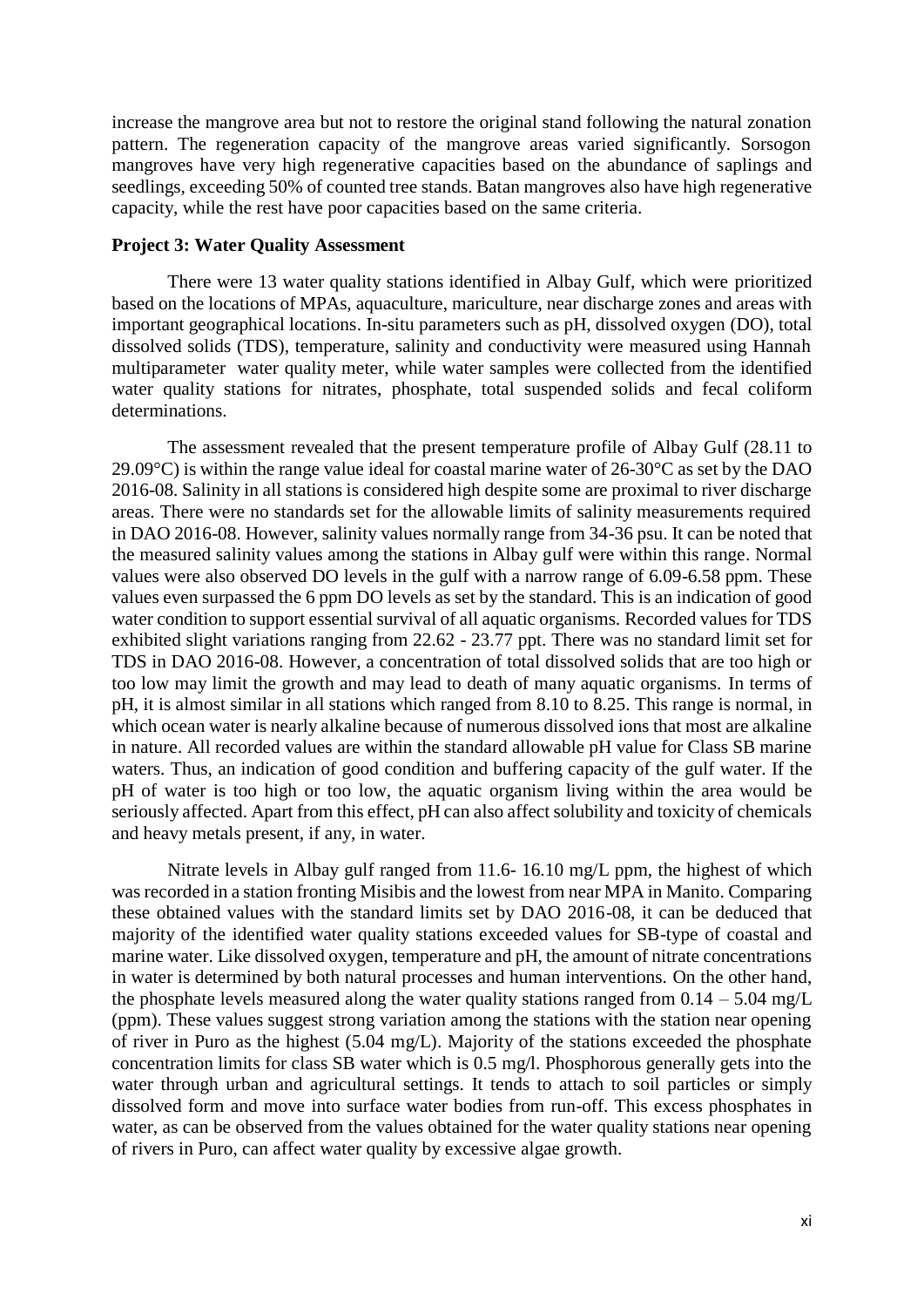In terms of fecal coliform, the water quality station near the opening of river in Puro, Legazpi City has the highest fecal coliform (FC) levels followed by the station near the Yawa river opening in San Roque, Legazpi City. Fecal coliform has been widely used as standard indicator of sewage pollution and potential health hazard associated with fecal pollution. Though in general not harmful, FC indicate the possible presence if pathogenic (disease causing) bacteria, viruses, and even protozoans that also live in human and animal digestive systems. Majority of the alarming values obtained from the sampling stations in Albay gulf exceeded the limits set by DAO for SB classification except for stations near marine protected areas. FC may be linked to human population and anthropogenic activities as observed from the highest recorded values of FC from opening of rivers within Legazpi City area. The presence of FC bacteria in aquatic environments indicates that the water has been contaminated with the fecal material of animals or even by man. FC bacteria can enter these rivers through discharge of waste, from agricultural and storm runoff, and from untreated human sewage. Agricultural practices such as allowing animal wastes to wash into nearby streams during the rainy season, spreading the manure and fertilizer on fields during rainy periods, and allowing livestock watering in streams can all contribute fecal coliform contamination. Likewise, unsanitary disposal of human waste and poor design of septic tanks may also contribute, either through surface or submarine ground discharge mechanisms.

Generally, the water in Albay Gulf is compliant to the standards set by DAO 2016-08, based only on the values for each basic physical (temperature and salinity) and chemical (pH and DO) parameters obtained by *in situ* measurement. However, the nitrate, phosphate and the fecal coliforms recorded within some stations obviously surpassed the limits for class SB for these parameters. The high nitrate concentration can be ascribed from agricultural runoff in addition to the natural nutrient load of the seawater. On the other hand, the disparity on the fecal coliform values from the identified stations compared to the limits can be attributed to sources like runoffs, waste discharge of growing coastal communities, domestication of animals, and poor sanitation compliance along coastal areas.

### **Project 4: Capture Fisheries Resources Assessment**

Capture Fisheries Resources Assessment was carried out in 82 barangays along Albay Gulf. Key informant interview (KII) was employed to gather vital information pertaining to the number of fishing gear units, fishing frequency and seasonality of fishing operation of various fishing gears. Catch and effort data were obtained through a recall interview of key informants. BFARMC officials and/or key fishers who are knowledgeable on fishing practices and dynamics in their area were the primary source of catch and effort data. Result of data validation was used to estimate the overall production of fishing gear types. The production per type of gear was determined by identifying the product of catch rate per specific gear unit multiplied by the product of fishing frequency and number of specific gear unit.

The capture fisheries resources assessment showed that fishers in Albay Gulf utilize a total of thirty-one (31) distinct type of fishing gears ascribing a multi-gear fishery. These fishing gears can be classified into seven gear categories namely entangling nets, handlines, longlines, barriers and traps, impounding nets, spear, and miscellaneous hand instruments. These multi fishing gears are dominated by handlines and entangling nets. The gulf is generally characterized as multi-species fisheries. Highlighting some of the fishing gears commonly caught, "bolinao" (*Encrasicholina sp*.) was recorded to be the usual catch of fishers using basnig. Catch rates of most fishing gears were found to vary widely ranging from 0.25 kg/trip (*bigawnan, tina-tina, buyod-buyod, og-og, bunuan, bintol-kasag, flashlight, pamana, and pagtagati/panagun-has*) to as high as 350 kg/trip (basnig).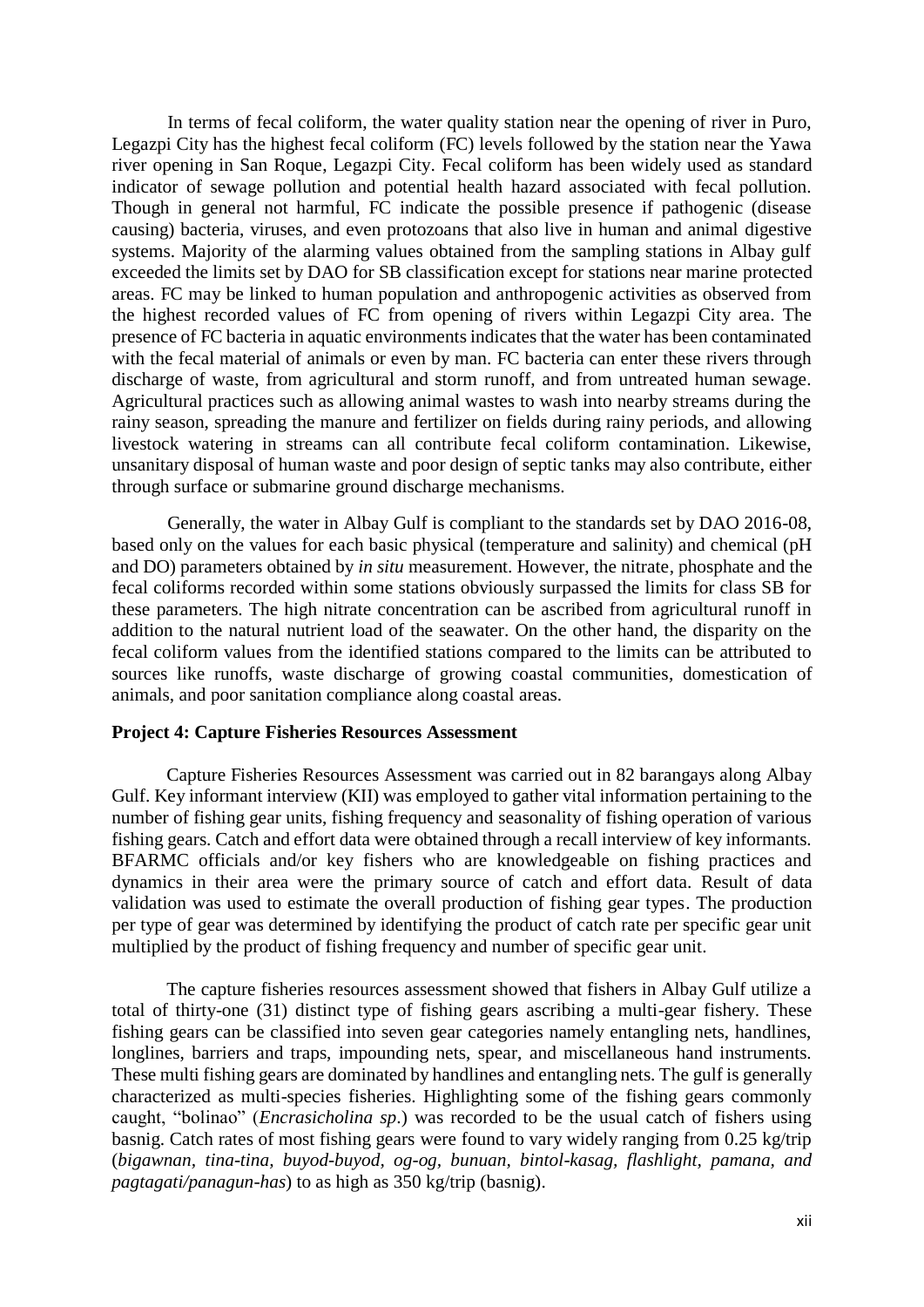In terms of annual production, a total of 11,756.46 MT was estimated based on the fishing gears contributions along the gulf and resulted to a catch per unit area of 15.27 MT/km<sup>2</sup> relative to  $770 \text{ km}^2$  area of the gulf. The production contribution per municipality showed that Rapu-Rapu dominates by contributing 26.61% (3,128.72 MT), followed by Bacon District of Sorsogon City 25.88% (3,042.60 MT), Legazpi 16.25% (1,910.83 MT), Manito 14.47% (1,700.65 MT), Sto. Domingo 7.67% (901.44 MT), Bacacay 5.73% (673.27 MT), and Prieto Diaz with the least share of 3.39% (398.95 MT). Almost all fishing gears are being operated year-round except the trap and lift net for lobster with no operations during the third to early fourth quarter of the year due to scarcity of the target species. Other operations such as trip frequency and production contribution of fishing gears are greatly influenced by temporal seasonality.

### **Project 5: Databasing and GIS Mapping**

This component took charge of database development, data encoding and summary sheet and descriptive statistics generation. GIS maps were rendered reflecting RSA generated information (i.e., habitat occurrence and condition, socio-economics, seasonality and changes to area of fishing operation, etc). Project 5 aimed to design infographics and factsheets based on the summary reports submitted by different project components. A total of four (4) infographics and six (6) factsheets were designed and presented before the stakeholder's meeting. It was observed that stakeholders are interested both in the system for dissemination to the community and infographics as IEC campaign materials. Some have suggested to allow them to access the system and download the materials. The development of the system provided an opportunity to have a reliable and systematic information storage, archiving and management system for fisheries and coastal resource management. Test cases were tested and successfully passed the provision for user acceptability, interactivity and error messages. The system successfully designed the interfaces for socio-economic, aquatic ecology, water quality, and capture fishery components. System access was successfully tested and provided security procedures for user requests.

### **Recommendations**

Based on the above discussion highlights by project components, the recommendations presented below would provide opportunities for Local Government Units, other government agencies and other stakeholders in Albay Gulf to look into solutions that will address the problems confronting the fisheries of the gulf.

- 1) Based from the socio-demographic and economic profile of fishing households, female participation can be increased in farming activities to augment the household income. This can be through seminars and training and the introduction of value-adding of the fisheries products to fishing households as this will not only increase income of members but also the quality of fishery products.
- 2) Coastal resources management efforts as primary responsibility of local communities should be participatory rather than centralized. LGUs must likewise be capacitated first to address the policy and institutional gaps identified through technical expertise and budgetary support from the national government. In like manner, the use of Information, Education, and Communication (IEC) can increase public awareness, participation as well as promoting environmental advocacies.